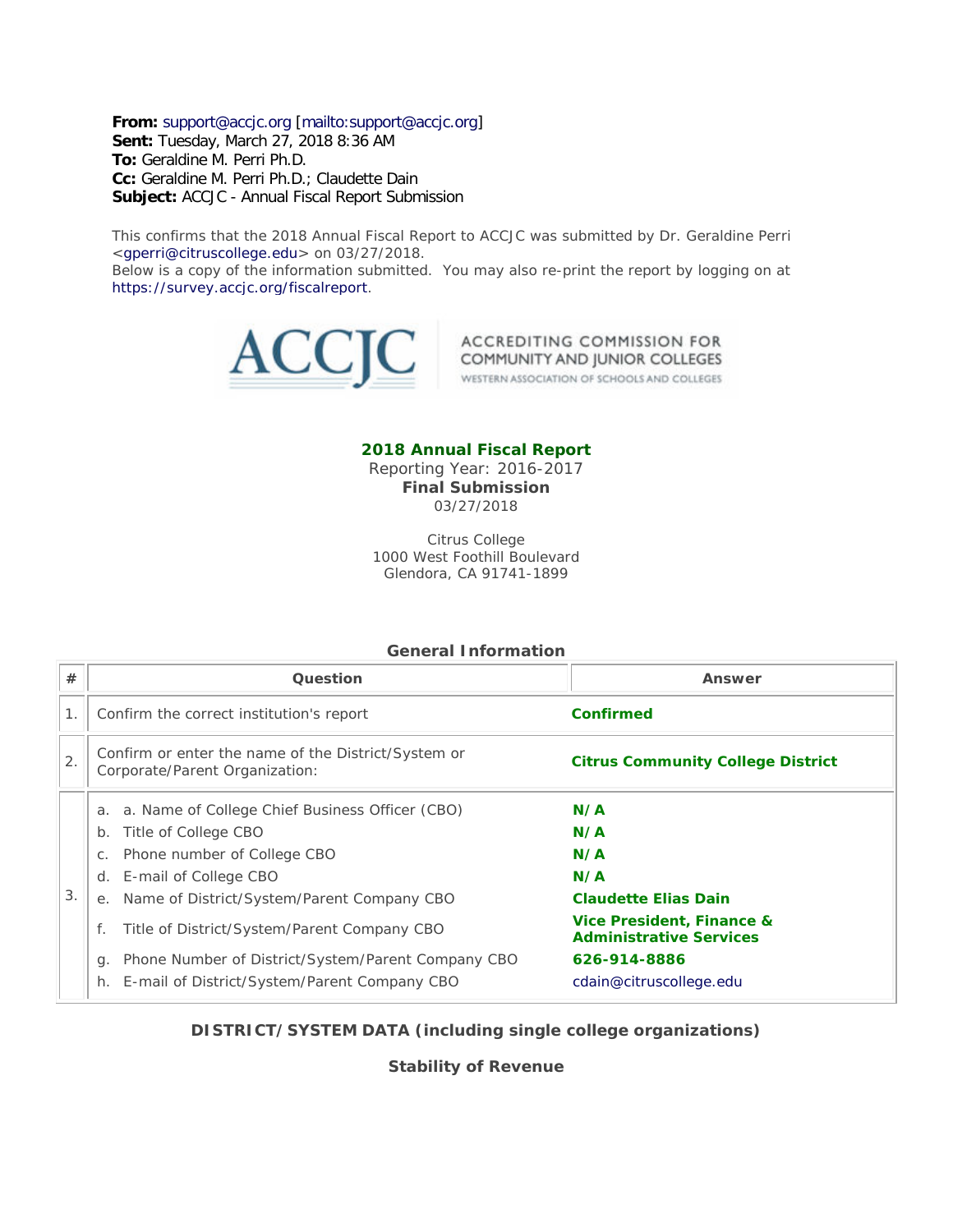|                  |                                                                                             | FY 16/17     | FY 15/16     | FY 14/15     |
|------------------|---------------------------------------------------------------------------------------------|--------------|--------------|--------------|
| $\overline{4}$ . | Annual General Fund revenues from all<br>sources (Operating Revenues, CCC Fund<br>a.<br>10) | \$90,319,094 | \$89,354,154 | \$75,624,701 |
|                  | Revenue from other sources (non-<br>b.<br>general fund)                                     | \$39,084,538 | \$37,278,726 | \$34,505,840 |
|                  |                                                                                             | FY 16/17     | FY 15/16     | FY 14/15     |
| 5.               | Net Beginning Balance (Using same fund as<br>included in question 4)                        | \$21,864,913 | \$12,613,040 | \$10,070,873 |

# **Expenditures/Transfer**

|    |    |                                                                                                                        | FY 16/17     | FY 15/16     | FY 14/15     |
|----|----|------------------------------------------------------------------------------------------------------------------------|--------------|--------------|--------------|
| 6. | a. | Total annual general fund expenditures<br>(Operating Expenditures matching the<br>same fund as included in question 4) | \$83,651,707 | \$74,306,587 | \$69,643,234 |
|    |    | b. Salaries and benefits (General Fund)                                                                                | \$71,150,317 | \$63,619,852 | \$59,515,669 |
|    | C. | Other expenditures/outgo (difference<br>between 6a and 6b)                                                             | \$12,501,390 | \$10,686,735 | \$10,127,565 |

| <b>Liabilities</b> |  |  |  |
|--------------------|--|--|--|
|--------------------|--|--|--|

|    |                                                                                                | FY 16/17      | FY 15/16      | FY 14/15                                                                        |
|----|------------------------------------------------------------------------------------------------|---------------|---------------|---------------------------------------------------------------------------------|
| 7. | Did the institution borrow funds for cash<br>flow purposes?                                    | <b>No</b>     | <b>No</b>     | <b>No</b>                                                                       |
|    | <b>Total Local Borrowing</b>                                                                   | FY 16/17      | FY 15/16      | FY 14/15                                                                        |
| 8. | a. Short Term Borrowing (TRANS, etc)                                                           | \$0           | \$0           | \$0                                                                             |
|    | Long Term Borrowing (COPs, Capital<br>b.<br>Leases, other long term borrowing):                | \$183,219,555 | \$170,577,701 | \$166,082,546                                                                   |
|    |                                                                                                | FY 16/17      | FY 15/16      | FY 14/15                                                                        |
|    | Did the institution issue long-term debt<br>instruments during the fiscal year<br>a.<br>noted? | <b>No</b>     | <b>No</b>     | <b>Yes</b>                                                                      |
| 9. | What type(s)<br>$b$ .                                                                          |               |               | <b>General</b><br><b>Obligation Bond</b><br>Series and<br><b>Refunding Bond</b> |
|    | Total amount<br>$C_{1}$                                                                        | \$0           | \$0           | \$58,690,000                                                                    |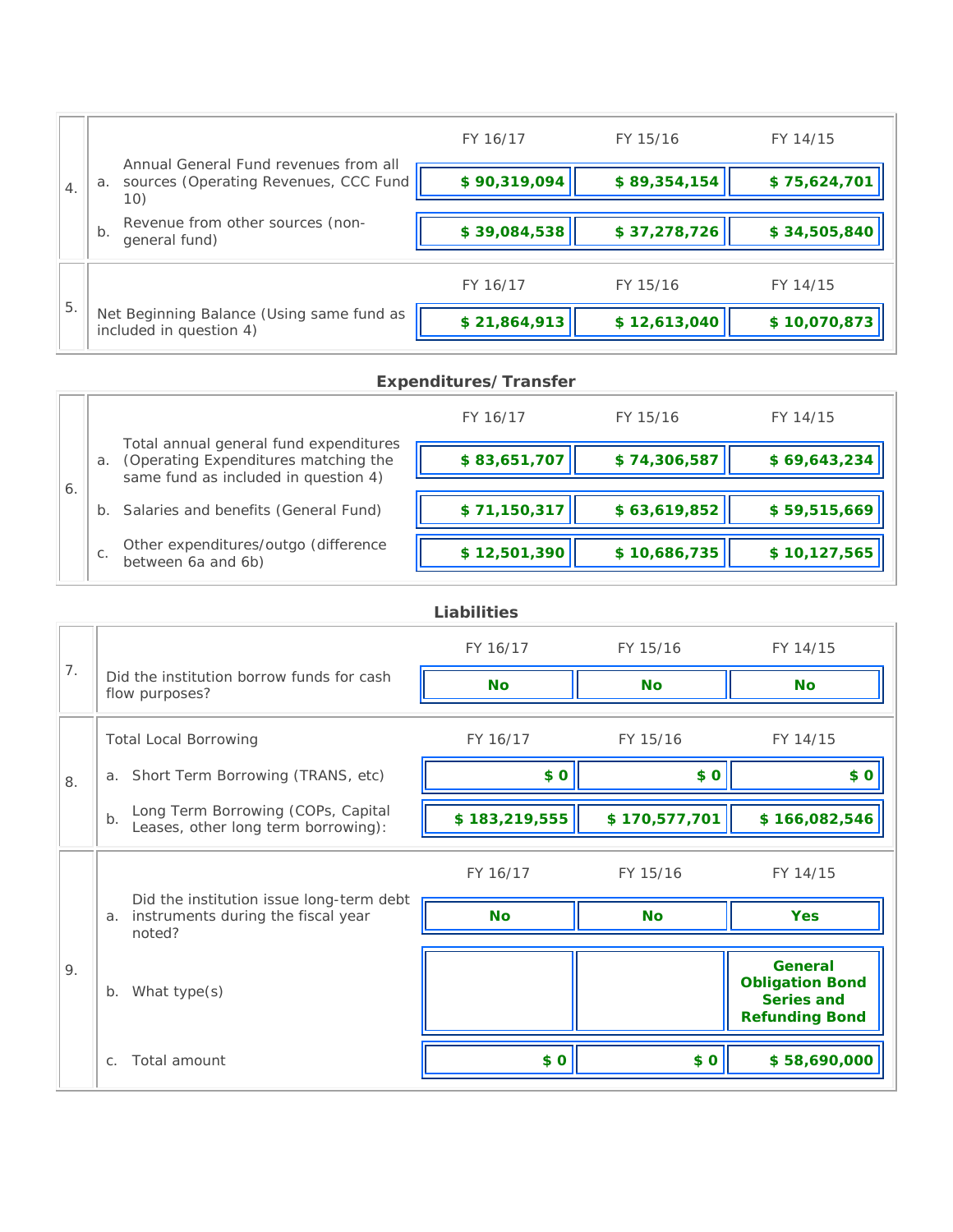|     |                                                    | FY 16/17 FY 15/16 FY 14/15 |  |
|-----|----------------------------------------------------|----------------------------|--|
| 10. | Debt Service Payments (General<br>Fund/Operations) |                            |  |

# **Other Post Employment**

|     |                                                                                  | FY 16/17                   | FY 15/16     | FY 14/15     |  |  |
|-----|----------------------------------------------------------------------------------|----------------------------|--------------|--------------|--|--|
|     | Actuarial Accrued Liability (AAL) for<br>a.<br>OPEB:                             | \$15,943,541               | \$15,943,541 | \$13,971,381 |  |  |
|     | Unfunded Actuarial Accrued Liability<br>b <sub>1</sub><br>(UAAL) for OPEB:       | \$4,407,509<br>\$4,407,509 |              | \$8,392,157  |  |  |
| 11. | Funded Ratio (Actuarial Value of plan<br>$C$ .<br>Assets/AAL)                    | 72 %                       | 72 %         | 40 %         |  |  |
|     | UAAL as Percentage of Covered Payroll<br>$d_{\cdot}$                             | 15 %                       | 15 %         | 27 %         |  |  |
|     | Annual Required Contribution (ARC)<br>е.                                         | \$1,292,715                | \$1,292,715  | \$1,473,491  |  |  |
|     | Amount of annual contribution to ARC<br>f.                                       | \$2,953,808                | \$1,097,507  | \$7,087,578  |  |  |
| 12. | Date of most recent OPEB Actuarial Report<br>$(mm/dd/yyyy)$ :                    | 05/01/16                   |              |              |  |  |
|     | a. Has an irrevocable trust been established for OPEB liabilities?<br><b>Yes</b> |                            |              |              |  |  |
| 13. |                                                                                  | FY 16/17                   | FY 15/16     | FY 14/15     |  |  |
|     | Deposit into Irrevocable OPEB<br>b <sub>1</sub><br>Reserve/Trust                 | \$1,160,976                | \$836,715    | \$833,438    |  |  |
|     | Deposit into non-irrevocable Reserve<br>C.<br>specifically for OPEB              | \$12,499,668               | \$11,615,458 | \$11,517,059 |  |  |

|     |                                                                        | <b>Cash Position</b> |              |              |
|-----|------------------------------------------------------------------------|----------------------|--------------|--------------|
|     |                                                                        | FY 16/17             | FY 15/16     | FY 14/15     |
| 14. | Cash Balance (Unencumbered cash):<br>Unrestricted General Fund         | \$24,968,287         | \$27,673,358 | \$17,302,326 |
|     |                                                                        | FY 16/17             | FY 15/16     | FY 14/15     |
| 15. | Does the institution prepare cash flow<br>projections during the year? | <b>Yes</b>           | <b>Yes</b>   | <b>Yes</b>   |

|     | <b>Annual Audit Information</b> |          |          |  |  |
|-----|---------------------------------|----------|----------|--|--|
| 16. | FY 16/17                        | FY 15/16 | FY 14/15 |  |  |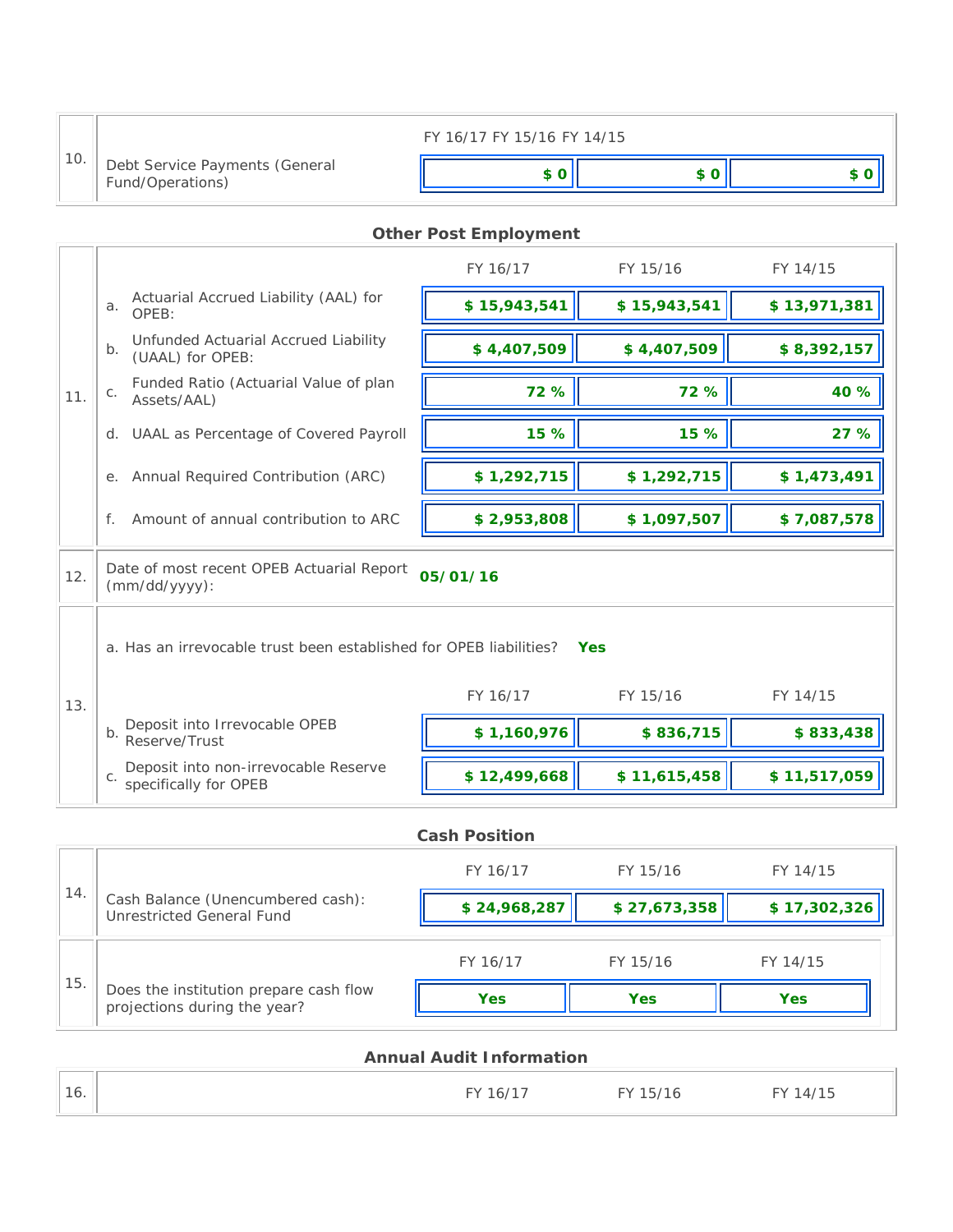|     |                                                                                                                                                                                                                                                                                                                                                                                                                                                                                     | Date annual audit report for fiscal year was<br>electronically submitted to accjc.org, along |        |         |        |  |  |
|-----|-------------------------------------------------------------------------------------------------------------------------------------------------------------------------------------------------------------------------------------------------------------------------------------------------------------------------------------------------------------------------------------------------------------------------------------------------------------------------------------|----------------------------------------------------------------------------------------------|--------|---------|--------|--|--|
|     | exceptions:                                                                                                                                                                                                                                                                                                                                                                                                                                                                         | with the institution's response to any audit                                                 | 3/5/18 | 3/16/17 | 3/9/16 |  |  |
|     | Summarize Materi al Weaknesses and Significant Deficiencies from annual audit report:                                                                                                                                                                                                                                                                                                                                                                                               |                                                                                              |        |         |        |  |  |
| 17. | Allowable Costs - The annual audit noted one finding related to personnel costs<br>charged to the Preparing Tomorrow's Teachers Today Through Technology (PT5)<br>federal program. In response, the District removed the questioned personnel costs<br>FY 16/17<br>from the program and strengthened its internal policies and procedures, in<br>conjunction with grant program managers, to ensure the timely review of all<br>positions and activities charged to grant programs. |                                                                                              |        |         |        |  |  |
|     | FY 15/16<br><b>None</b>                                                                                                                                                                                                                                                                                                                                                                                                                                                             |                                                                                              |        |         |        |  |  |
|     | FY 14/15                                                                                                                                                                                                                                                                                                                                                                                                                                                                            | <b>None</b>                                                                                  |        |         |        |  |  |

|                                                                                                                                                                                        | <b>Other Information</b>                                                                                                                                                                                |          |                        |          |  |  |  |
|----------------------------------------------------------------------------------------------------------------------------------------------------------------------------------------|---------------------------------------------------------------------------------------------------------------------------------------------------------------------------------------------------------|----------|------------------------|----------|--|--|--|
|                                                                                                                                                                                        |                                                                                                                                                                                                         | FY 16/17 | FY 15/16               | FY 14/15 |  |  |  |
|                                                                                                                                                                                        | <b>Budgeted Full Time Equivalent Students</b><br>a.<br>(FTES)(Annual Target):                                                                                                                           | 12,114   | 11,991                 | 11,490   |  |  |  |
| 18.                                                                                                                                                                                    | Actual Full Time Equivalent Students<br>b.<br>(FTES):                                                                                                                                                   | 11,801   | 11,783                 | 11,447   |  |  |  |
|                                                                                                                                                                                        | Funded FTES:<br>$C_{1}$                                                                                                                                                                                 | 11,801   | 11,783                 | 11,447   |  |  |  |
|                                                                                                                                                                                        |                                                                                                                                                                                                         | FY 16/17 | FY 15/16               | FY 14/15 |  |  |  |
| 19.                                                                                                                                                                                    | Report the % of total tuition/fees received<br>from federal financial aid programs (Title<br>IV, HEA), if applicable:                                                                                   | $-1%$    | $-1%$                  | $-1%$    |  |  |  |
| 20.                                                                                                                                                                                    | During the reporting period, did the institution settle any<br>a.<br>contracts with employee bargaining units?<br>Did any negotiations remain open?<br>$b$ .<br>c. Describe significant fiscal impacts: |          | <b>No</b><br><b>No</b> |          |  |  |  |
|                                                                                                                                                                                        |                                                                                                                                                                                                         |          |                        |          |  |  |  |
| <b>Pell</b><br><b>FSEOG</b><br>Federal Financial Aid programs in which the College partici<br><b>FWS</b><br>a.<br>pates (check all that apply):<br><b>DIRECT</b><br>21.<br><b>PLUS</b> |                                                                                                                                                                                                         |          |                        |          |  |  |  |
|                                                                                                                                                                                        | b. Changes in Federal Financial Aid Program Participation:                                                                                                                                              |          |                        |          |  |  |  |